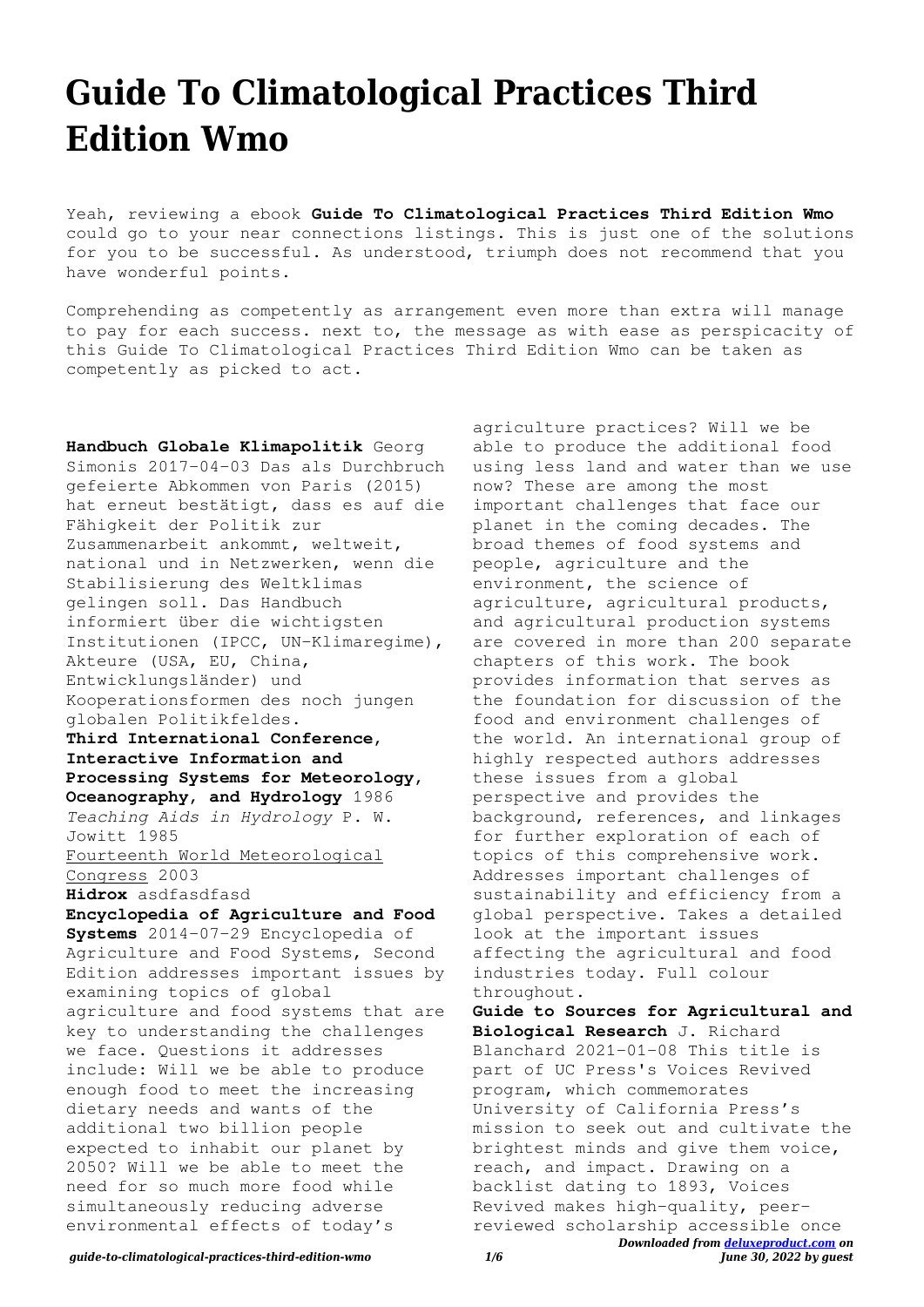again using print-on-demand technology. This title was originally published in 1981. *Annual Report of the World Meteorological Organization* World Meteorological Organization 1994 **Smart and Sustainable Power Systems** João P. S. Catalão 2017-12-19 The smart grid initiative, integrating advanced sensing technologies, intelligent control methods, and bidirectional communications into the contemporary electricity grid, offers excellent opportunities for energy efficiency improvements and better integration of distributed generation, coexisting with centralized generation units within an active network. A large share of the installed capacity for recent renewable energy sources already comprises insular electricity grids, since the latter are preferable due to their high potential for renewables. However, the increasing share of renewables in the power generation mix of insular power systems presents a significant challenge to efficient management of the insular distribution networks, mainly due to the variability and uncertainty of renewable generation. More than other electricity grids, insular electricity grids require the incorporation of sustainable resources and the maximization of the integration of local resources, as well as specific solutions to cope with the inherent characteristics of renewable generation. Insular power systems need a new generation of methodologies and tools to face the new paradigm of large-scale renewable integration. Smart and Sustainable Power Systems: Operations, Planning, and Economics of Insular Electricity Grids discusses the modeling, simulation, and optimization of insular power systems to address the effects of large-scale integration of renewables and demand-side management. This practical book: Describes insular power systems, renewable energies, uncertainty, variability, reserves, and demand response Examines state-of-the-art forecasting techniques, power flow calculations, and scheduling models Covers probabilistic and stochastic

approaches, scenario generation, and short-term operation Includes comprehensive testing and validation of the mathematical models using real-world data Explores electric price signals, competitive operation of distribution networks, and network expansion planning Smart and Sustainable Power Systems: Operations, Planning, and Economics of Insular Electricity Grids provides a valuable resource for the design of efficient methodologies, tools, and solutions for the development of a truly sustainable and smart grid. Climate Alert Yuzhu You 2010-03-19 Climate Alert presents scholarly research on climate change monitoring and strategy. It covers a diverse range of today's issues and seeks to promote climate change monitoring as an essential tool in both effective mitigation and urgent adaptation. *Hillslope and Watershed Hydrology* Christopher J. Duffy 2018-09-14 This book is a printed edition of the Special Issue "Hillslope and Watershed Hydrology" that was published in Water

**Training manual agrometeorology for agriculture extension officers in the Lao People's Democratic Republic** Food and Agriculture Organization of the United Nations 2021-10-20 Agricultural meteorology deals with the meteorological, hydrological, pedological and biological factors that affect agricultural production as well as the interaction between agriculture and the environment. This training manual is developed for the Training of Trainers (TOT) to effectively implement agrometeorology at the local level through multiple methodologies tested in Lao PDR, such as climate field schools and group approaches, public announcement systems (loudspeakers), and school programmes. The manual is developed for the use of the Laos Climate Service for Agriculture (LaCSA) online system developed under the Global Environment Facility (GEF)-funded project Strengthening Agro-climatic Monitoring and Information Systems (SAMIS) to improve adaptation to climate change and food security in Lao PDR. It is aimed for TOT, and the design is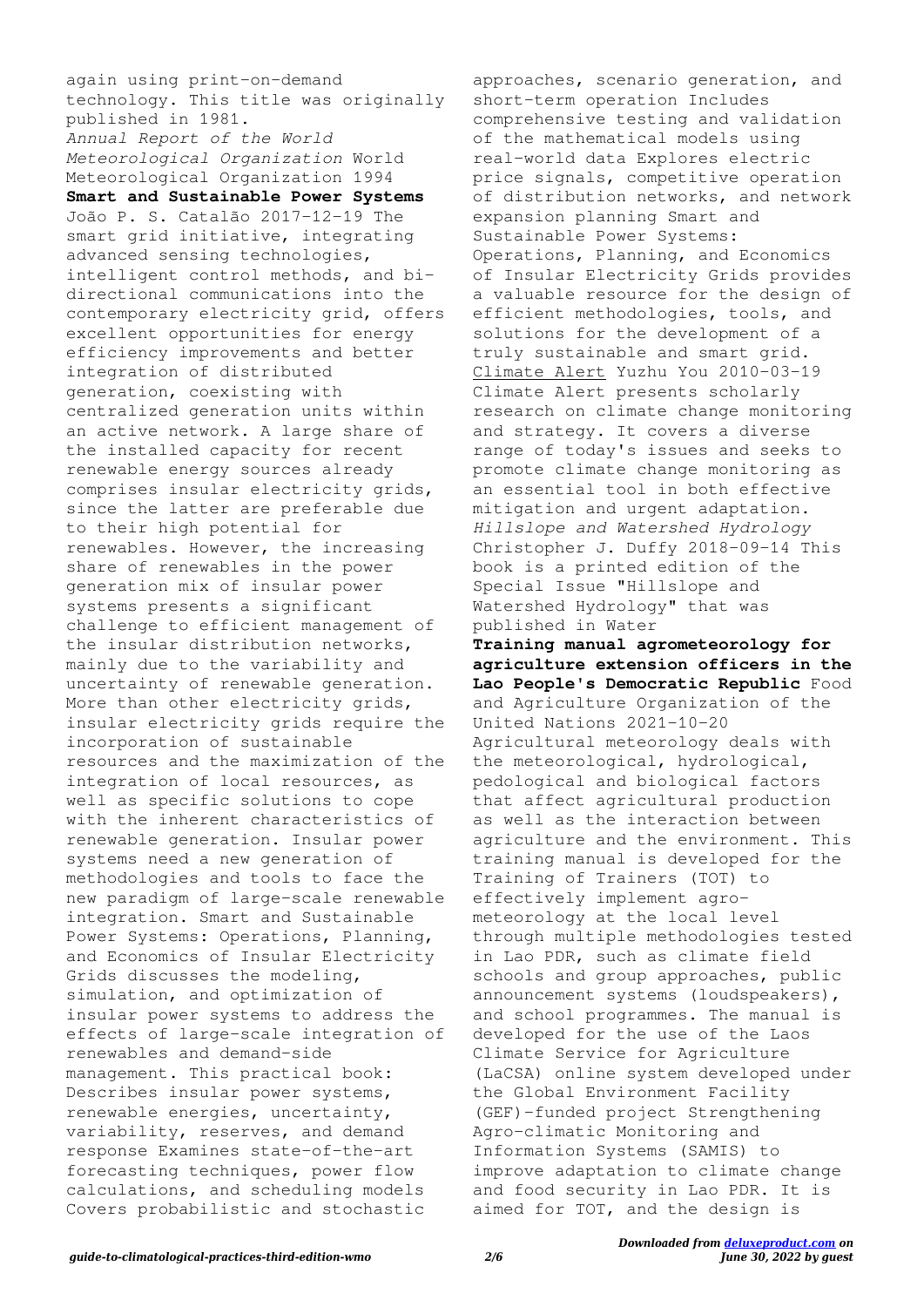flexible so that any modules or lessons can be extracted and applied in field-level staff training with some local adjustments. The training can also help fill gaps between the producers of agrometeorological services and the farmers' actual needs to improve their livelihood. **Remote Sensing of Drought** Brian D. Wardlow 2012-04-24 Remote Sensing of Drought: Innovative Monitoring Approaches presents emerging remote sensing-based tools and techniques that can be applied to operational drought monitoring and early warning around the world. The first book to focus on remote sensing and drought monitoring, it brings together a wealth of information that has been scattered through

#### **Geographical Information and**

**Climatology** Pierre Carrega 2013-05-13 This book includes two parts. The first part is more theoretical and general, and it covers fundamental principles: geospatial climate data measurement; spatial analysis, mapping and climate; geographical information, remote sensing and climatology; and geographical information for initialisation of forecasting and climate models. The second part describes geographical information used in various climate applications of importance today, related to risk: urban climate; air pollution; hydrological problems linked to climatology; forest fires. **List of Available Publications** World Meteorological Organization 1963 *Catalogue of Publications* World Meteorological Organization 1999

Meteorology and related fields, such as hydrology, marine sciences, and human environment. KlimaIng - Planung klimagerechter

Fabriken Uwe Dombrowski 2018-08-16 Die mit dem Klimawandel verbundenen Risiken haben auch Konsequenzen für produzierende Unternehmen und ihre Produktionsstätten. Daher widmet sich das Buch der klimagerechten Planung von Fabriken und verknüpft dieses ingenieurwissenschaftliche Fachgebiet mit Grundlagenwissen zur Planung und Durchführung problembasierter Lehrveranstaltungen an Hochschulen. Im ersten Teil beschreiben die Autoren die Grundlagen des

Klimawandels und der Fabrikplanung. Sie stellen zum einen die Vorgehensweisen zur Identifizierung von Klimarisiken und zum anderen Planungsansätze zu deren Reduzierung vor. Der zweite Teil verknüpft diese ingenieurwissenschaftlichen Aufgabenstellungen mit dem Konzept problembasierten Lernens. Dabei wird problembasiertes Lernen als Lehrmethode zum Erwerb und zur Anwendung praxisrelevanten Fachwissens verstanden, die stets die Lernenden in den Mittelpunkt stellt. Neben theoretischen Grundlagen und aktuellen Forschungsergebnissen zur Wirksamkeit problembasierten Lernens erhalten Leser hier auch Hinweise für die Implementation in der Praxis. Am Beispiel einer problembasierten Lehrveranstaltung, die im Rahmen eines Forschungsprojektes entwickelt wurde, wird eine didaktische Konzeption zur Planung und Durchführung problembasierter Lernumgebungen vorgestellt. Diese Modell-Lehrveranstaltung ist so aufbereitet, dass das Konzept ohne viel Aufwand auf andere Themengebiete der Ingenieurwissenschaften übertragen werden kann. Der dritte Teil des Buchs bietet eine Fallsammlung zu unterschiedlichen Lernzielen. Diese dienen Nutzern als Vorlage, um selbst geeignete Fälle für problembasierte Lernumgebungen zu konstruieren. Das Buch richtet sich an Lehrkräfte in ingenieurwissenschaftlichen Studiengängen, insbesondere solche mit dem Schwerpunkt Klimawandel und Fabrikplanung. *Applied Agrometeorology* Kees Stigter 2010-06-29 Farmers Agricultural policymakers Environmentalists

#### **Bulletin** 2010

**Proceedings of the WMO/IAMAP Symposium on Education and Training in Meteorology and Meteorological Aspects of Environmental Problems, Caracas, February 1975** 1975 **Climatic Changes and Water Resources in the Middle East and North Africa** Fathi Zereini 2009-11-10 "Climatic Change and Water Resources in the Middle East and North Africa" is dedicated to high-priority topics related to the impact of climate change on water resources in a water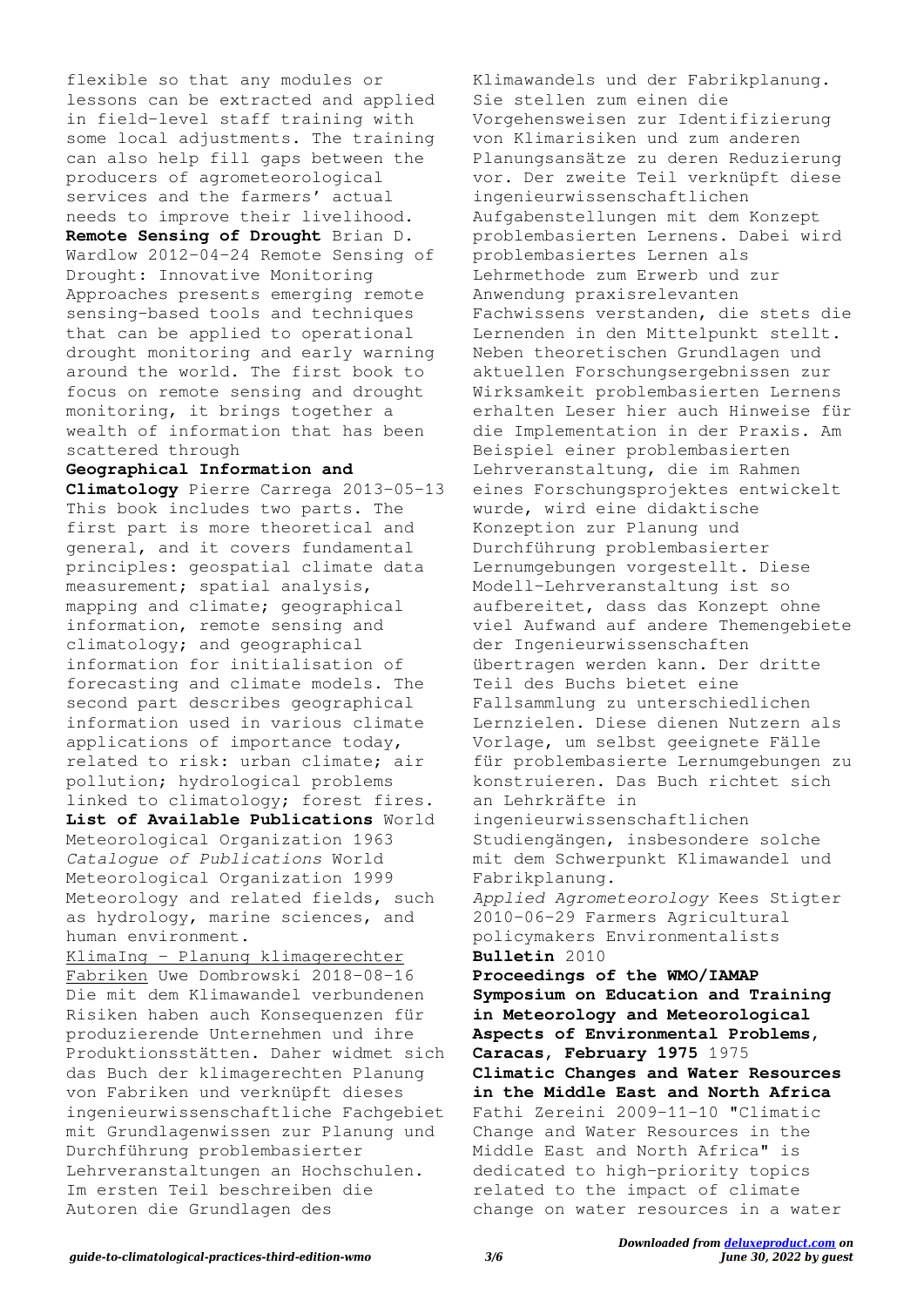scarce region. The subject is described and discussed in three main chapters and different case studies. The three main chapters are (1) Climatic changes - sources and effects on the water cycle, (2) Impact of climate change on water resources, (3) Water resources and water management. These chapters are split up into further 26 sections. A total of 64 individuals from many countries have made contributions to this book. All topics in this book are complimentary and contribute to a comprehensive understanding of the interactions between global climate change, world water cycle and water resources. A valuable and meaningful interdisciplinary mixture of topics is combined in this book which will be of great interest to many scientists.

*Climate Change in Water Resources* Prof. S. Anbazhagan 2019-07-05 Climate change and global warming is one of the burning issues, which need more attention, awareness and understanding. It refers to change in average weather pattern for an extended period of time in terms of decades or millions of years. Climate change is caused by several factors like variation in solar radiation, plate movements and volcanic activities. In addition, human intervention plays a major role in ongoing climate change. The continuous rise in global temperature affecting the hydrological cycle has substantial impact on surface and sub-surface water resources. The Inter-governmental Panel on Climate Change (IPCC, 2000) reports that the surging population, increasing industrialization and associated demands for freshwater, food and energy would be major areas of concern in the climate change aspect. Increase of temperature increases evaporation, resulting in droughts. Under warmer environment, more precipitation will occur as rainfall rather than snow. The changes in monsoon rainfall may be considered as measure to examine climate variability in the context of global warming. Glaciers are an important source for fresh water and considered among the most sensitive indicators

of climate change. People living in the catchment areas of the Himalayas face increased risk of floods as glaciers retreat followed by drought and water scarcity. In the coming decades, it is predicted that billions of people in developing countries face shortages of water and food as a result of climate change. Rigorous action has to be taken to enable developing countries to adapt to the effects of climate change. Hence, it is an urgent need for assessing impact and vulnerabilities of climate change, as well as considering possible adaptation options. The deliberations in the conference may be useful in understanding the impact of climate change on water resource, create awareness, learning process for planning and implementing adaptation options. *Floods in a Changing Climate* Ramesh

S. V. Teegavarapu 2012-11-22 Provides measurement, analysis and modeling methods for assessment of trends in extreme precipitation events, for academic researchers and professionals.

*Chronique de L'U.G.G.I.* International Union of Geodesy and Geophysics 1985 **WMO Bulletin** World Meteorological Organization 1975

#### **Surface Meteorological Instruments and Measurement Practices** Gyan P. Srivastava 2009

*Climate Data and Resources* Edward Linacre 2003-09-02 Climate may be defined as the synthesis of long-term atmospheric conditions characteristic of a particular place. Consequently, the study of climate relies on sustained records of daily values. However, both location and equipment are variables and precise measurements may not be possible. There are occasions when an estimate rather than a measurement is necessary, as when gauging the unrecorded past or future. The value of applied climatology - the study of the impact of climate - lies in the analysis of measurements and estimates within the context of change. Climate Data and Resources provides a review of the theory and practice underlying current climactic research. The author describes the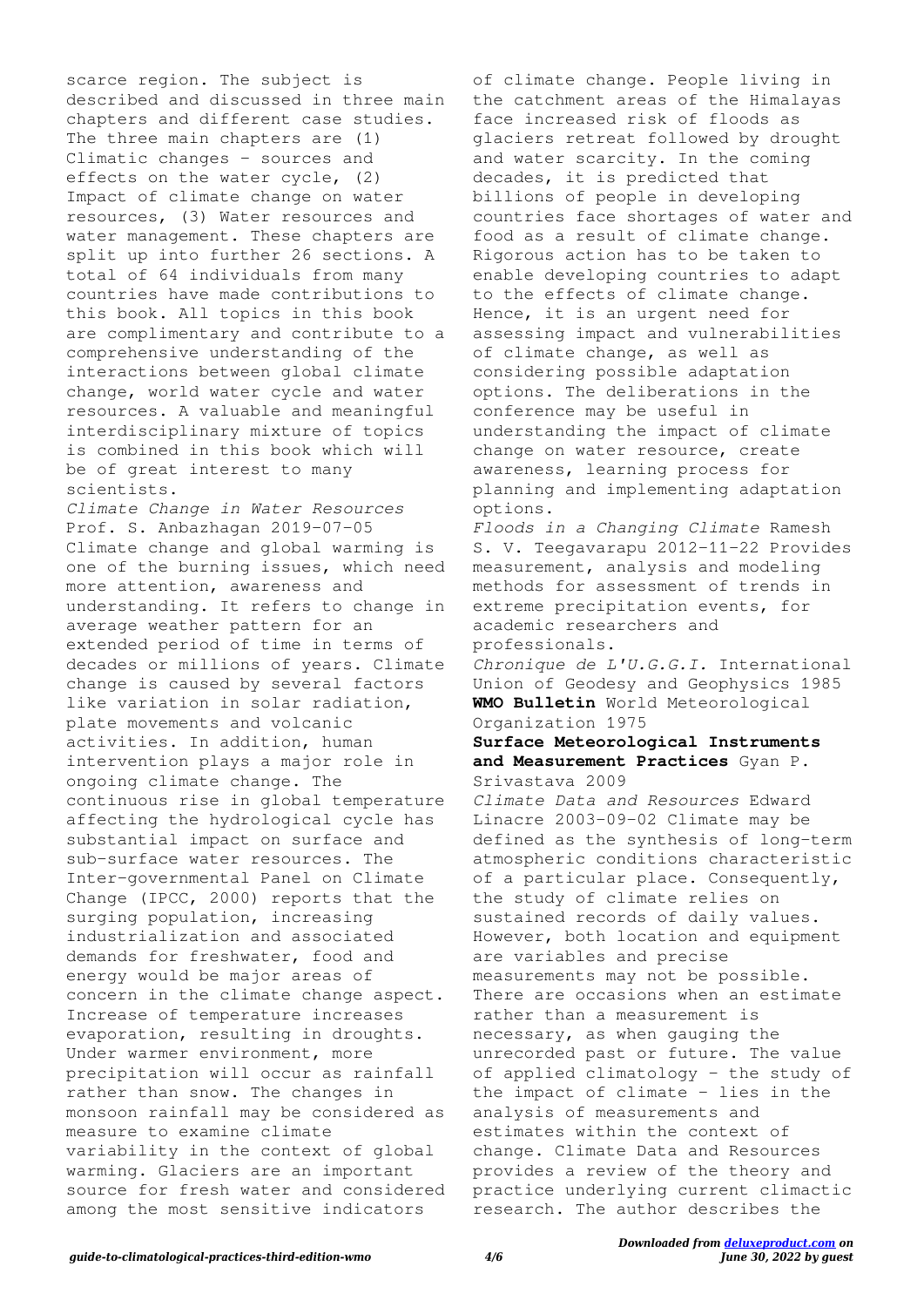nature of atmospheric resources solar radiation, wind and precipitation - and describes the specification, obtaining and treatment of climate data. Fully referenced and illustrated, Climate Data and Resources should prove a valuable resource to all those interested in the collection and analysis of climatic data.

## **Abridged Final Report with**

**Resolutions** World Meteorological Organization. Executive Council 2002 *Sustaining Soil Productivity in Response to Global Climate Change* Thomas J. Sauer 2011-05-23 Sustaining Soil Productivity in Response to Global Climate Change: Science, Policy, and Ethics is a multidisciplinary volume exploring the ethical, political and social issues surrounding the stewardship of our vital soil resources. Based on topics presented by an international group of experts at a conference convened through support of the Organization for Economic Co-operation and Development, chapters include scientific studies on carbon sequestration, ecosystem services, maintaining soil fertility, and the effects of greenhouse gas emissions, as well as ethical issues ranging from allocation of land use to policies needed for climate change adaptation and mitigation. Bringing together the latest research in soil science and climatology, Sustaining Soil Productivity in Response to Global Climate Change is a valuable resource for soil and plant scientists, agronomists and environmental scientists, as well as agricultural and natural resources engineers and economists, environmental policy makers and conservationists. Key Features: Written by an international group of authors representing a cross-section of scientists, thought leaders, and policy-makers Includes chapters on the potential effects of climate change on forest soil carbon, microbial function, and the role of soils and biogeochemistry in the climate and earth system Explores historical development of land use ethics and stewardship **Notes techniques en hydrologie** 1985

### **Engineering Meteorology** Erich J. Plate 1982

**Bioclimatology and Natural Hazards** Katarína Strelcová 2008-11-30 Anthropogenic influences to the earth's system, including the atmosphere, hydrosphere, biosphere, cryosphere and lithosphere, represent a serious challenge to our planet's ecosystems and natural environments. Bioclimatology, hydrology, biohydrology and eco-physiology are important scientific research areas with wide application to environmental protection, forestry, agriculture and water management, and protection against natural hazards including droughts, floods, windstorms, weather extremes, and wild fires. Bioclimatology helps to better understand the causes and impacts of natural hazards and how to prevent them. Improved knowledge of natural hazards is a vital prerequisite for the implementation of integrated resource management. It provides a useful framework for combating current climate variability and for adapting to ongoing climate change. This book presents research on the interactions between meteorological, climatological, hydrological and biological processes in the atmospheric and terrestrial environment. It highlights a spectrum of topics associated with climate change and weather extremes and their impact on different economic sectors. The contributing authors come from renowned scientific research institutions and universities and specialise in issues of climate change, soil-plant-atmosphere interactions, hydrologic cycle, ecosystems, biosphere, and natural hazards.

*Guide to Climatological Practices* World Meteorological Organization 1960

**Evapotranspiration** Giacomo Gerosa 2011-11-09 This book represents an overview of the direct measurement techniques of evapotranspiration with related applications to the water use optimization in the agricultural practice and to the ecosystems study. Different measuring techniques at leaf level (porometry), plant-level (sap-flow, lysimetry) and agro-